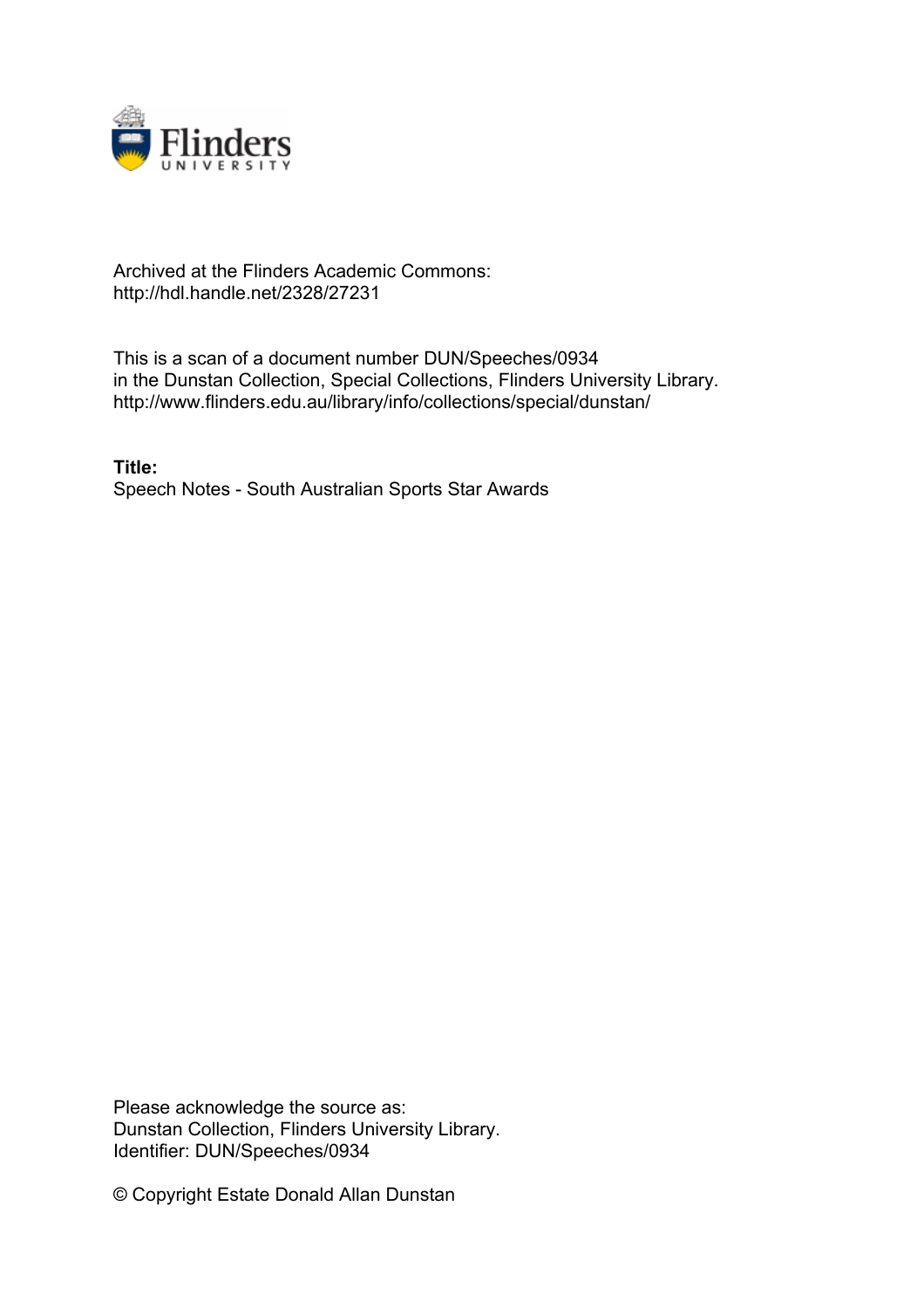$\mathcal{S}_{\mathcal{P}}$ 

## SPEECH NOTES FOR THE PREMIER. MR. DUNSTAN. AT THE SOUTH AUSTRALIAN 5P0RT5 STAR AWARDS.

ت سيزال.<br>جا سيزال

ADELAIDE. 8.5.72  $\frac{1}{2}$  ,  $\frac{1}{2}$  . WE HAVE A TRADITION OF PRODUCING GREAT SPORTSMEN AND SPORTSWOMEN IN SOUTH AUSTRALIA: PEOPLE SUCH AS VIC RICHARDSON AND HIS GRANDSONS THE CRICKETING CHAPPELL5, SUCH AS DON BRADMAN, BANK WARDER, BARRIE ROBRAN AND LINDSAY HEAD.

AND I THINK THAT ONE OF THE MOST NOTEWORTHY THINGS ABOUT THE GREAT SPORTS STARS WE'VE PRODUCED IS NOT THEIR QUANTITY OR EVEN THEIR QUALITY BUT THEIR DIVERSITY.

THIS IS STILL VERY TRUE AS WE'VE SEEN TONIGHT IN THE MONTHLY AWARD WINNERS - HIGH ACHIEVERS IN THE FIELDS OF TABLE TENNIS, ATHLETICS, HORSE RACING, FOOTBALL, CRICKET, SWIMMING, MOTOR CYCLE RACING AND RIFLE SHOOTING.

YOU CAN SEE IT IN THE TEAM WE'LL BE SENDING TO THE MUNICH OLYMPICS - THREE OF THEM ARE MONTHLY AWARD WINNERS. WE'LL BE LOOKING TO THEM-TO COME HOME COVERED IN CREDIT AND, HOPEFULLY, IN BRONZE. SIL-WER AND GOLD and WELL Plinders University Library.